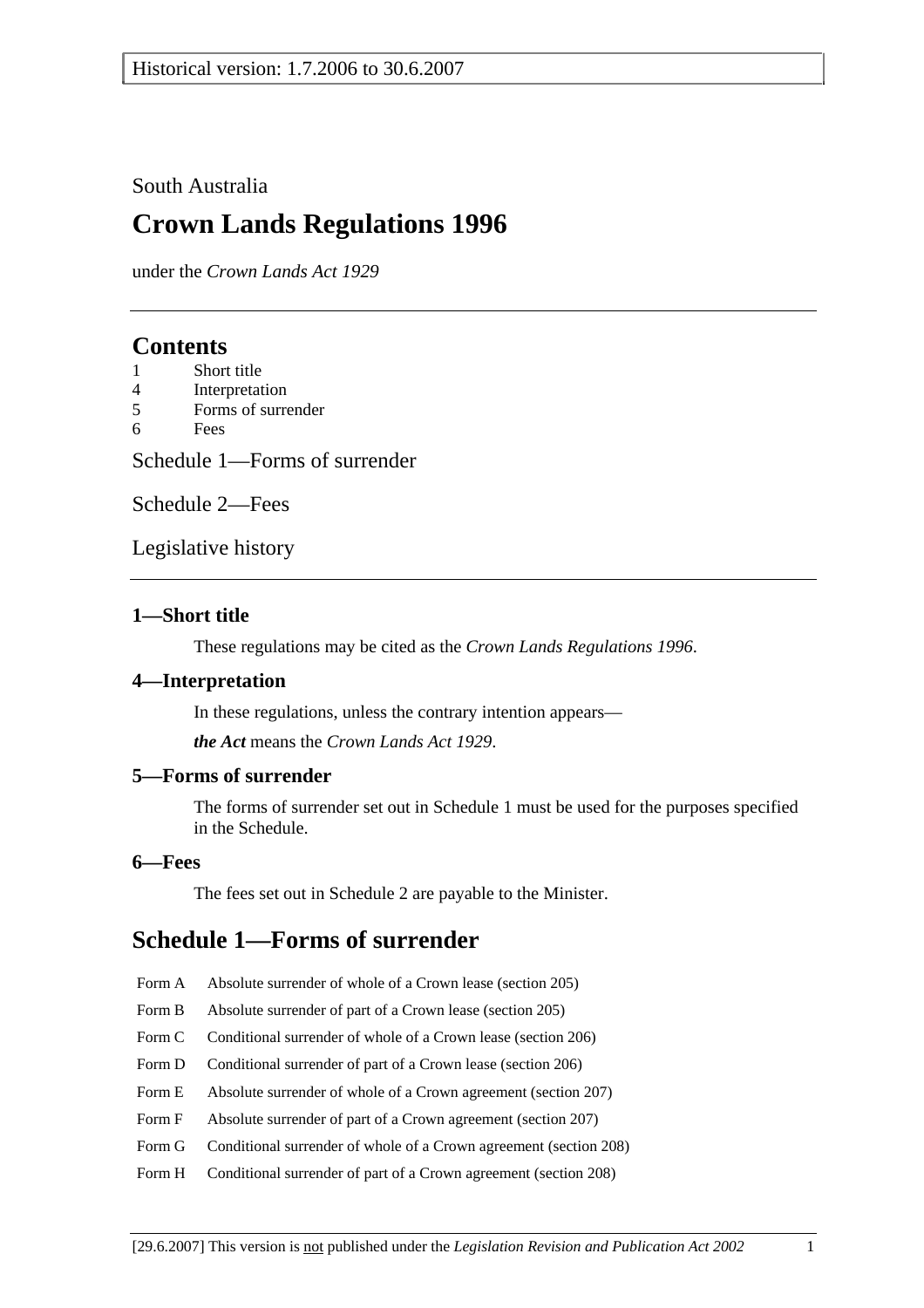- Form I Surrender of whole of a Crown lease/agreement (section 208A)
- Form J Surrender of part of a Crown agreement by mortgagee or encumbrancee (section 208A)
- Form K Surrender of part of a Crown lease by mortgagee or encumbrancee (section 208A)
- Form L Surrender of Crown agreement for new agreement, land grant or lease (section 49, 185, 199, 221 or 223)
- Form M Surrender of Crown lease for new lease, land grant or agreement (section 41D, 49, 130, 183, 184, 210, 212 or 223)
- Form N Surrender of Crown lease/agreement in small estate (section 222).

## Form A

Crown Lands Act 1929 (section 205)

### Absolute surrender of whole of a Crown lease

| <b>CROWN LEASE</b>                 | The whole of the land comprised in                                                       |                                                                                               |  |
|------------------------------------|------------------------------------------------------------------------------------------|-----------------------------------------------------------------------------------------------|--|
|                                    | No                                                                                       |                                                                                               |  |
|                                    | Register Book Volume                                                                     | Folio                                                                                         |  |
| LESSEE(S)<br>Full name and address |                                                                                          |                                                                                               |  |
| lease.                             |                                                                                          | I/We surrender to the Crown all my/our estate and interest in the land comprised in the above |  |
| EXECUTION (by lessee(s))           |                                                                                          |                                                                                               |  |
| ACCEPTANCE (by Minister)           |                                                                                          |                                                                                               |  |
|                                    | In the name and on behalf of the Crown I accept this surrender.                          |                                                                                               |  |
| <b>CONSENTS</b>                    | (all parties having a registered estate or interest or claiming an interest in the land) |                                                                                               |  |
|                                    |                                                                                          |                                                                                               |  |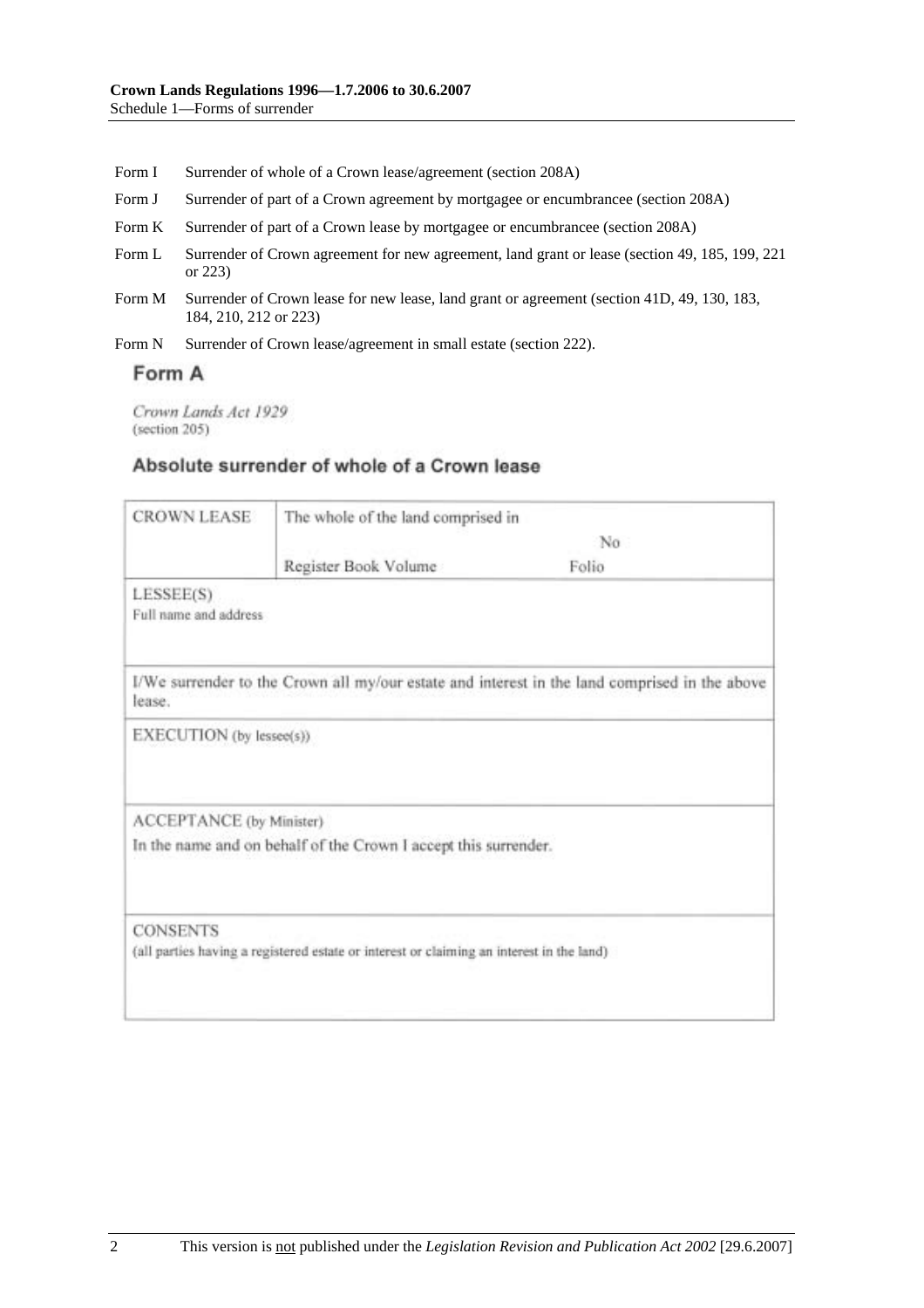# Form B

Crown Lands Act 1929 (section 205)

## Absolute surrender of part of a Crown lease

| Register Book Volume | No<br>Folio                                                                                                                                                                                                                                                                                                                                                |
|----------------------|------------------------------------------------------------------------------------------------------------------------------------------------------------------------------------------------------------------------------------------------------------------------------------------------------------------------------------------------------------|
|                      |                                                                                                                                                                                                                                                                                                                                                            |
|                      |                                                                                                                                                                                                                                                                                                                                                            |
|                      |                                                                                                                                                                                                                                                                                                                                                            |
|                      |                                                                                                                                                                                                                                                                                                                                                            |
|                      |                                                                                                                                                                                                                                                                                                                                                            |
|                      |                                                                                                                                                                                                                                                                                                                                                            |
|                      |                                                                                                                                                                                                                                                                                                                                                            |
|                      | I/We surrender to the Crown all my/our estate and interest in the land described above                                                                                                                                                                                                                                                                     |
|                      |                                                                                                                                                                                                                                                                                                                                                            |
|                      |                                                                                                                                                                                                                                                                                                                                                            |
|                      |                                                                                                                                                                                                                                                                                                                                                            |
|                      |                                                                                                                                                                                                                                                                                                                                                            |
|                      |                                                                                                                                                                                                                                                                                                                                                            |
|                      |                                                                                                                                                                                                                                                                                                                                                            |
|                      |                                                                                                                                                                                                                                                                                                                                                            |
|                      |                                                                                                                                                                                                                                                                                                                                                            |
|                      | PROVIDED that the following alterations are made to the lease.<br><b>ALTERATIONS TO LEASE</b><br>Rent, area and description of land<br>EXECUTION (by lessee(s))<br>ACCEPTANCE (by Minister)<br>In the name and on behalf of the Crown I accept this surrender.<br>(all parties having a registered estate or interest or claiming an interest in the land) |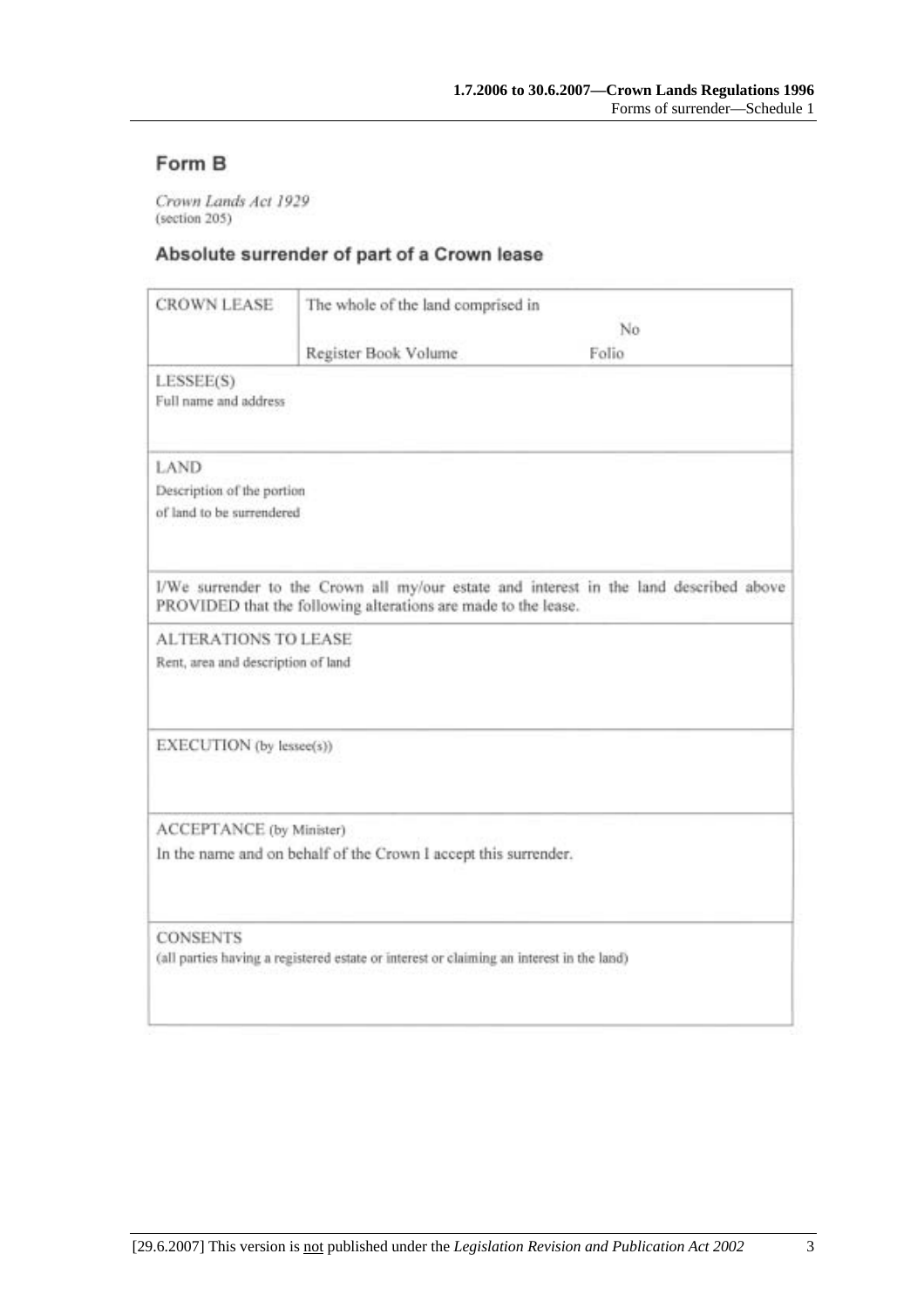## Form C

Crown Lands Act 1929 (section 206)

## Conditional surrender of whole of a Crown lease

|                                                                 | The whole of the land comprised in                                                                                                         |                                                                                    |
|-----------------------------------------------------------------|--------------------------------------------------------------------------------------------------------------------------------------------|------------------------------------------------------------------------------------|
|                                                                 | No                                                                                                                                         |                                                                                    |
|                                                                 | Register Book Volume                                                                                                                       | Folio.                                                                             |
| LESSEE(S)<br>Full name and address                              |                                                                                                                                            |                                                                                    |
|                                                                 | described above to enable () new lease(s) of the land to be granted to:<br>Full name and description of nominee(s), land and consideration | Under section 206 of the Crown Lands Act 1929 I/we surrender to the Crown the land |
| EXECUTION (by current lessee(s))                                |                                                                                                                                            |                                                                                    |
| EXECUTION (by incoming lessee(s))                               |                                                                                                                                            | I/WE AGREE TO ACCEPT A LEASE/LEASES OF THE LAND DESCRIBED ABOVE.                   |
| ACCEPTANCE (by Minister)                                        |                                                                                                                                            |                                                                                    |
|                                                                 |                                                                                                                                            |                                                                                    |
| In the name and on behalf of the Crown I accept this surrender. |                                                                                                                                            |                                                                                    |

Note: When the Surrender is a conveyance on sale, the name of the purchaser and amount of consideration must be given. This document is subject to the provisions of the Stamp Duties Act 1923.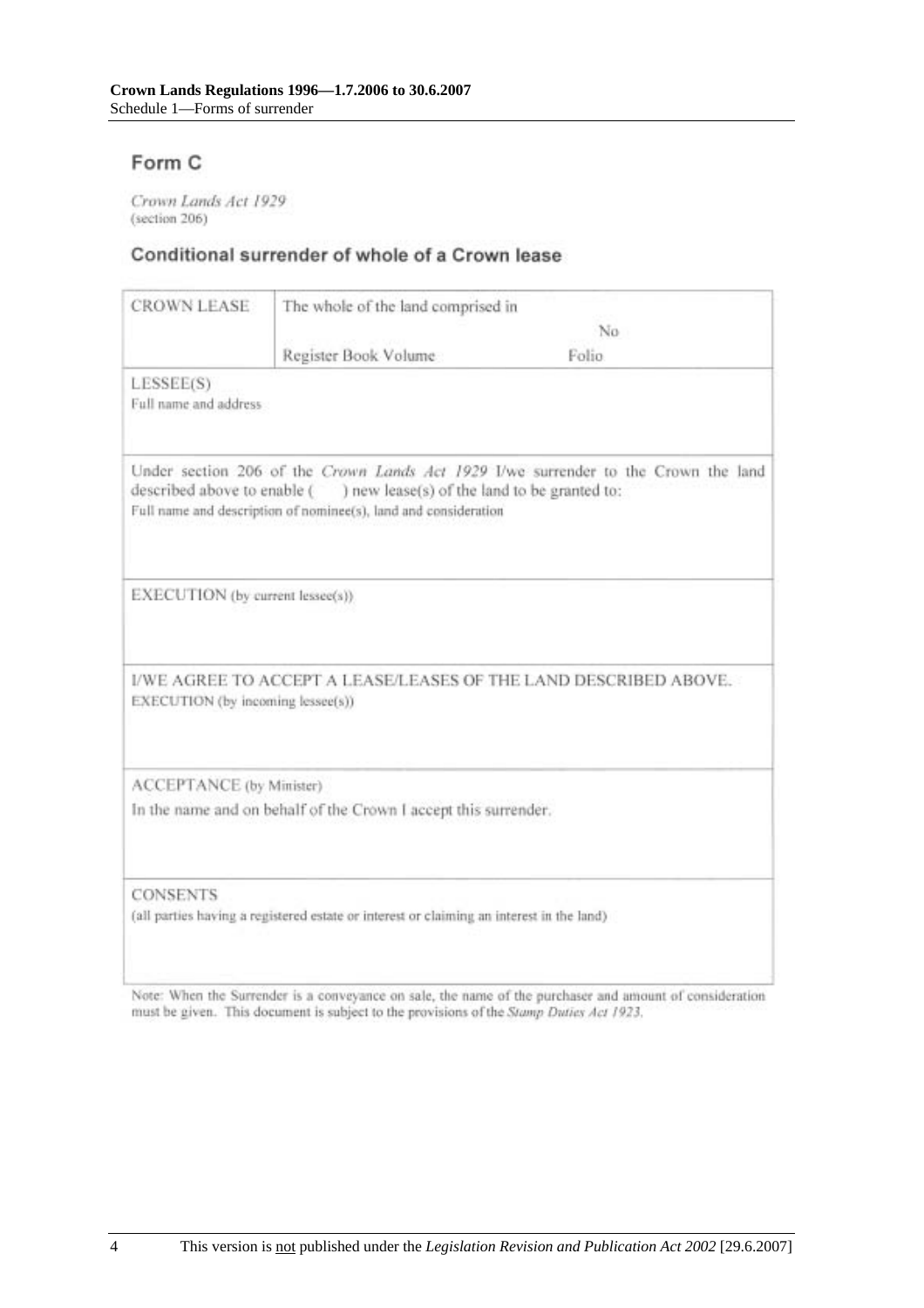### Form D

Crown Lands Act 1929 (section 206)

#### Conditional surrender of part of a Crown lease

| <b>CROWN LEASE</b>                                                | The whole of the land comprised in                                                                                  |                                                                                                                                                                                                |
|-------------------------------------------------------------------|---------------------------------------------------------------------------------------------------------------------|------------------------------------------------------------------------------------------------------------------------------------------------------------------------------------------------|
|                                                                   |                                                                                                                     | No.                                                                                                                                                                                            |
|                                                                   | Register Book Volume                                                                                                | Folio                                                                                                                                                                                          |
| LESSEE(S)<br>Full name and address                                |                                                                                                                     |                                                                                                                                                                                                |
| LAND<br>Description of the portion<br>of land to be surrendered   |                                                                                                                     |                                                                                                                                                                                                |
|                                                                   | to enable new lease(s) over the land to be granted to:<br>Full name and description of nominee(s) and consideration | Under section 206 of the Crown Lands Act 1929 I/we surrender to the Crown all my/our estate<br>and interest in the land described above being portion of the land described in the above lease |
|                                                                   | PROVIDED that the following alterations are made to the lease.                                                      |                                                                                                                                                                                                |
| <b>ALTERATIONS TO LEASE</b><br>Rent, area and description of land |                                                                                                                     |                                                                                                                                                                                                |
| EXECUTION (by current lessee(s))                                  |                                                                                                                     |                                                                                                                                                                                                |
| EXECUTION (by incoming lessee(s))                                 |                                                                                                                     | I/WE AGREE TO ACCEPT A LEASE/LEASES OF THE LAND DESCRIBED ABOVE.                                                                                                                               |
| ACCEPTANCE (by Minister)                                          | In the name and on behalf of the Crown I accept this surrender.                                                     |                                                                                                                                                                                                |
| <b>CONSENTS</b>                                                   | (all parties having a registered estate or interest or claiming an interest in the land)                            |                                                                                                                                                                                                |

Note: When the Surrender is a conveyance on sale, the name of the purchaser and amount of consideration must be given. This document is subject to the provisions of the Stamp Duties Act 1923.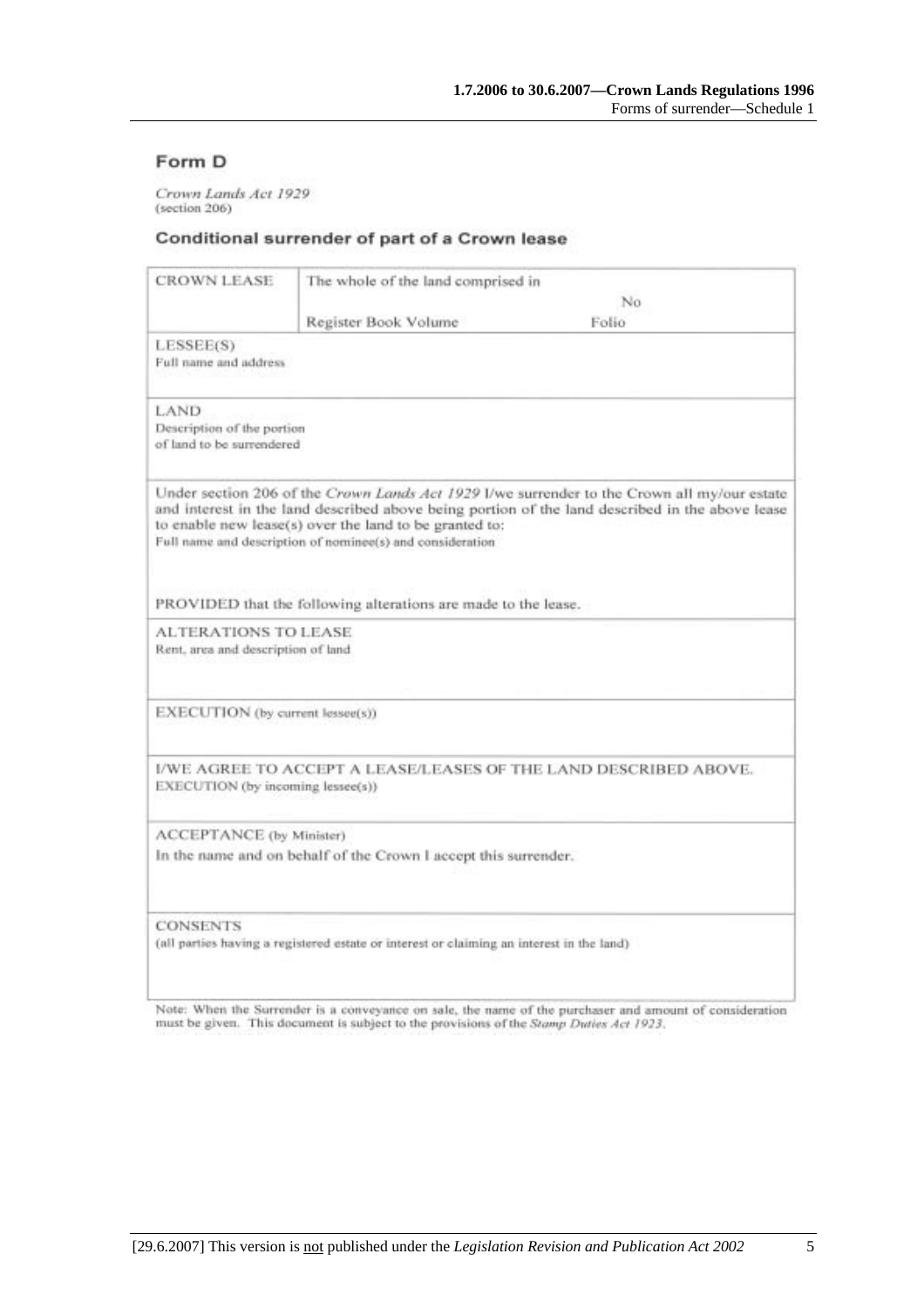# Form E

Crown Lands Act 1929 (section 207)

## Absolute surrender of whole of a Crown agreement

| <b>CROWN AGREEMENT</b>                | The whole of the land comprised in                                                       |                                                                                               |
|---------------------------------------|------------------------------------------------------------------------------------------|-----------------------------------------------------------------------------------------------|
|                                       | No                                                                                       |                                                                                               |
|                                       | Register Book Volume                                                                     | Folio                                                                                         |
| PURCHASER(S)<br>Full name and address |                                                                                          |                                                                                               |
| agreement.                            |                                                                                          | I/We surrender to the Crown all my/our estate and interest in the land comprised in the above |
| EXECUTION (by purchaser(s))           |                                                                                          |                                                                                               |
| ACCEPTANCE (by Minister)              |                                                                                          |                                                                                               |
|                                       | In the name and on behalf of the Crown I accept this surrender.                          |                                                                                               |
| <b>CONSENTS</b>                       |                                                                                          |                                                                                               |
|                                       | (all parties having a registered estate or interest or claiming an interest in the land) |                                                                                               |
|                                       |                                                                                          |                                                                                               |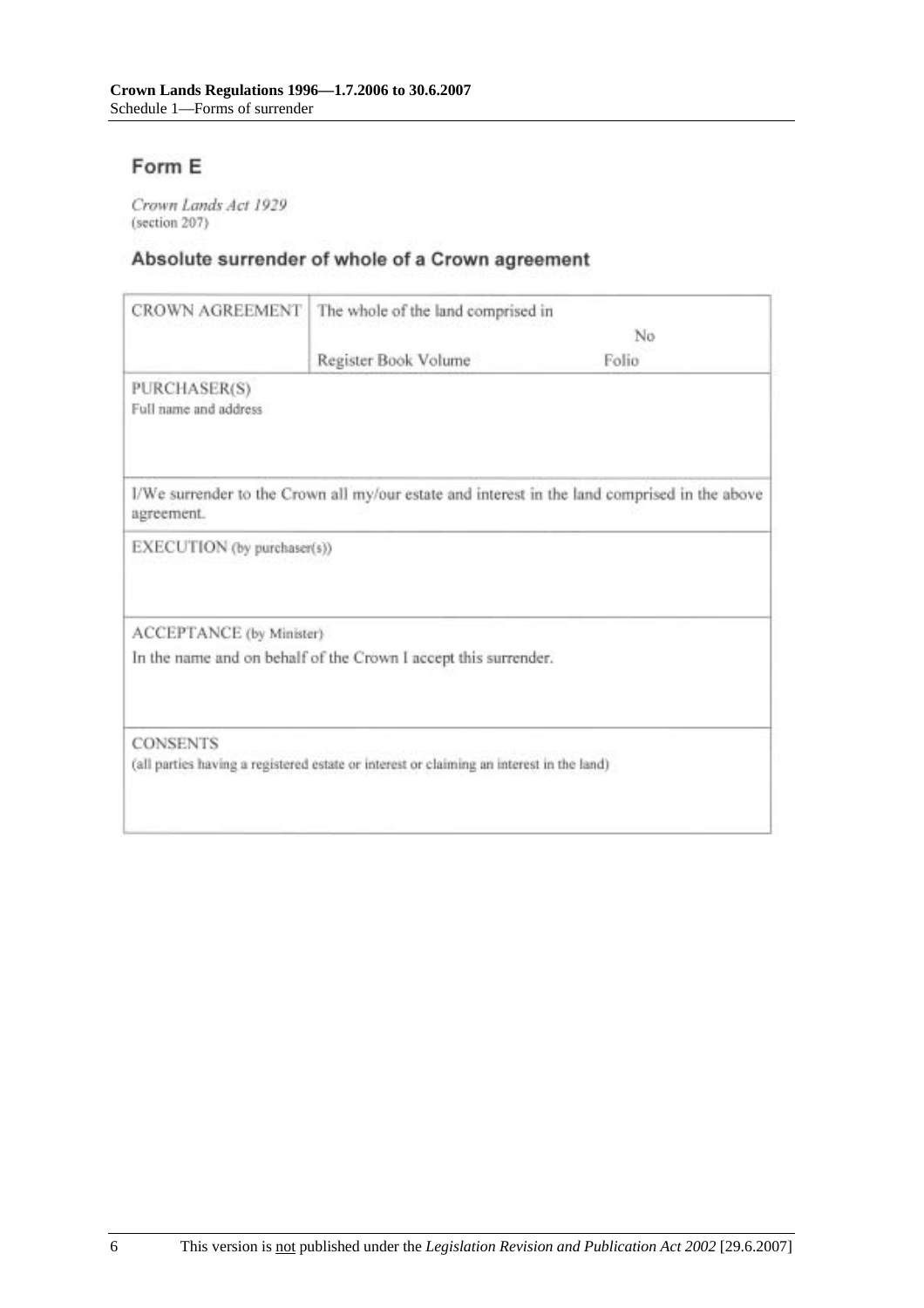# Form F

Crown Lands Act 1929 (section 207)

## Absolute surrender of part of a Crown agreement

| <b>CROWN AGREEMENT</b>                                                                       | The whole of the land comprised in                                 |                                                                                        |
|----------------------------------------------------------------------------------------------|--------------------------------------------------------------------|----------------------------------------------------------------------------------------|
|                                                                                              |                                                                    | No                                                                                     |
|                                                                                              | Register Book Volume                                               | Folio                                                                                  |
| PURCHASER(S)<br>Full name and address                                                        |                                                                    |                                                                                        |
| LAND<br>Description of the portion<br>of land to be surrendered                              |                                                                    |                                                                                        |
|                                                                                              | PROVIDED that the following alterations are made to the agreement. | I/We surrender to the Crown all my/our estate and interest in the land described above |
| <b>ALTERATIONS TO AGREEMENT</b><br>Purchase money, instalments, area and description of land |                                                                    |                                                                                        |
| EXECUTION (by purchaser(s))                                                                  |                                                                    |                                                                                        |
| ACCEPTANCE (by Minister)                                                                     |                                                                    |                                                                                        |
|                                                                                              | In the name and on behalf of the Crown I accept this surrender.    |                                                                                        |
| <b>CONSENTS</b>                                                                              |                                                                    |                                                                                        |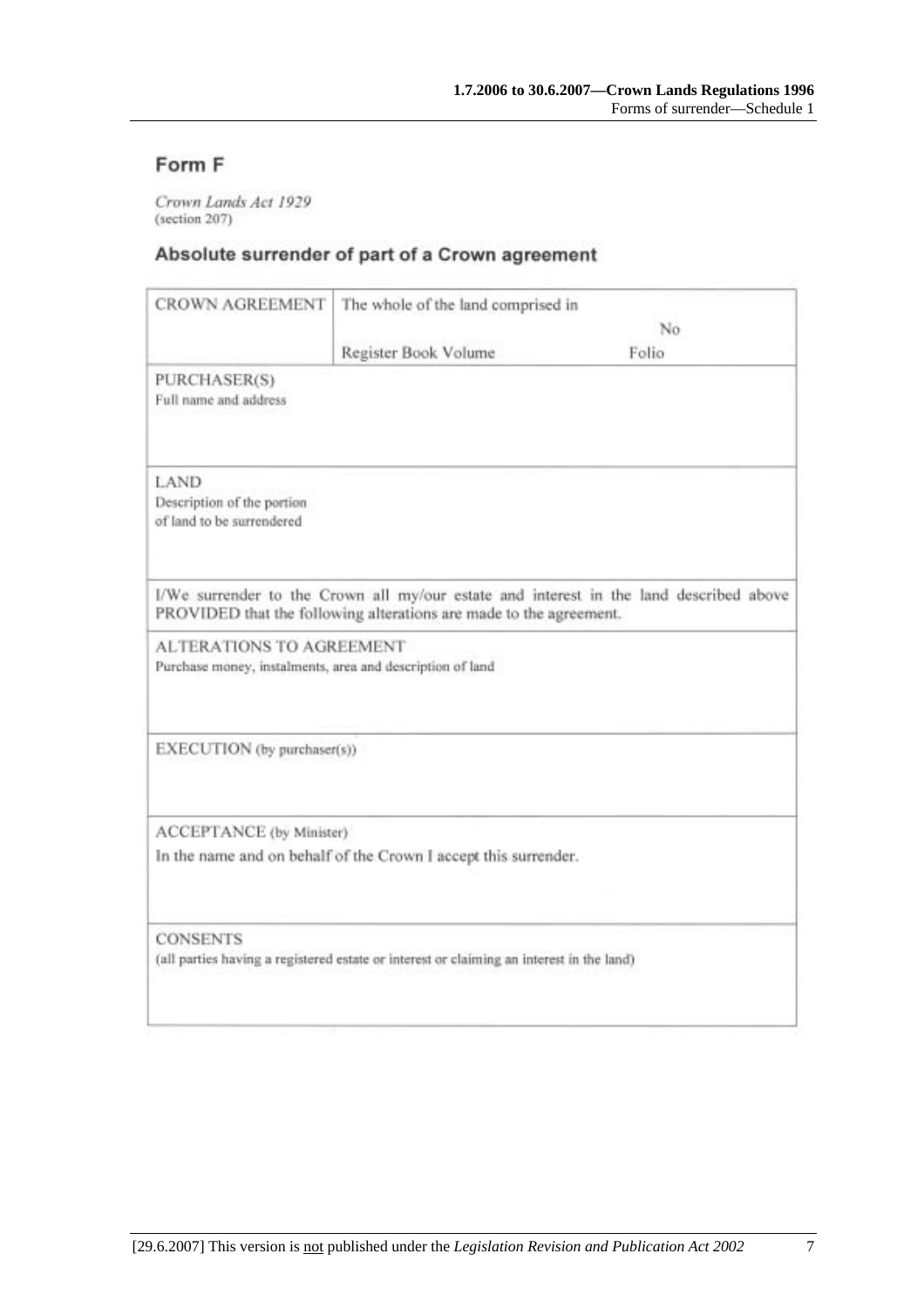# Form G

Crown Lands Act 1929 (section 208)

## Conditional surrender of whole of a Crown agreement

| <b>CROWN AGREEMENT</b>                | The whole of the land comprised in                                                                                  |                                                                                    |
|---------------------------------------|---------------------------------------------------------------------------------------------------------------------|------------------------------------------------------------------------------------|
|                                       | No                                                                                                                  |                                                                                    |
|                                       | Register Book Volume                                                                                                | Folio                                                                              |
| PURCHASER(S)<br>Full name and address |                                                                                                                     |                                                                                    |
| described above to enable (           | ) new agreement(s) of the land to be granted to:<br>Full name and description of nominee(s), land and consideration | Under section 208 of the Crown Lands Act 1929 I/we surrender to the Crown the land |
| EXECUTION (by current purchaser(s))   |                                                                                                                     |                                                                                    |
| EXECUTION (by incoming purchaser(s))  |                                                                                                                     | I/WE AGREE TO ACCEPT AN AGREEMENT/AGREEMENTS OF THE LAND DESCRIBED ABOVE.          |
| ACCEPTANCE (by Minister)              |                                                                                                                     |                                                                                    |
|                                       | In the name and on behalf of the Crown I accept this surrender.                                                     |                                                                                    |
|                                       |                                                                                                                     |                                                                                    |

Note: When the Surrender is a conveyance on sale, the name of the purchaser and amount of consideration must be given. This document is subject to the provisions of the Stamp Duties Act 1923.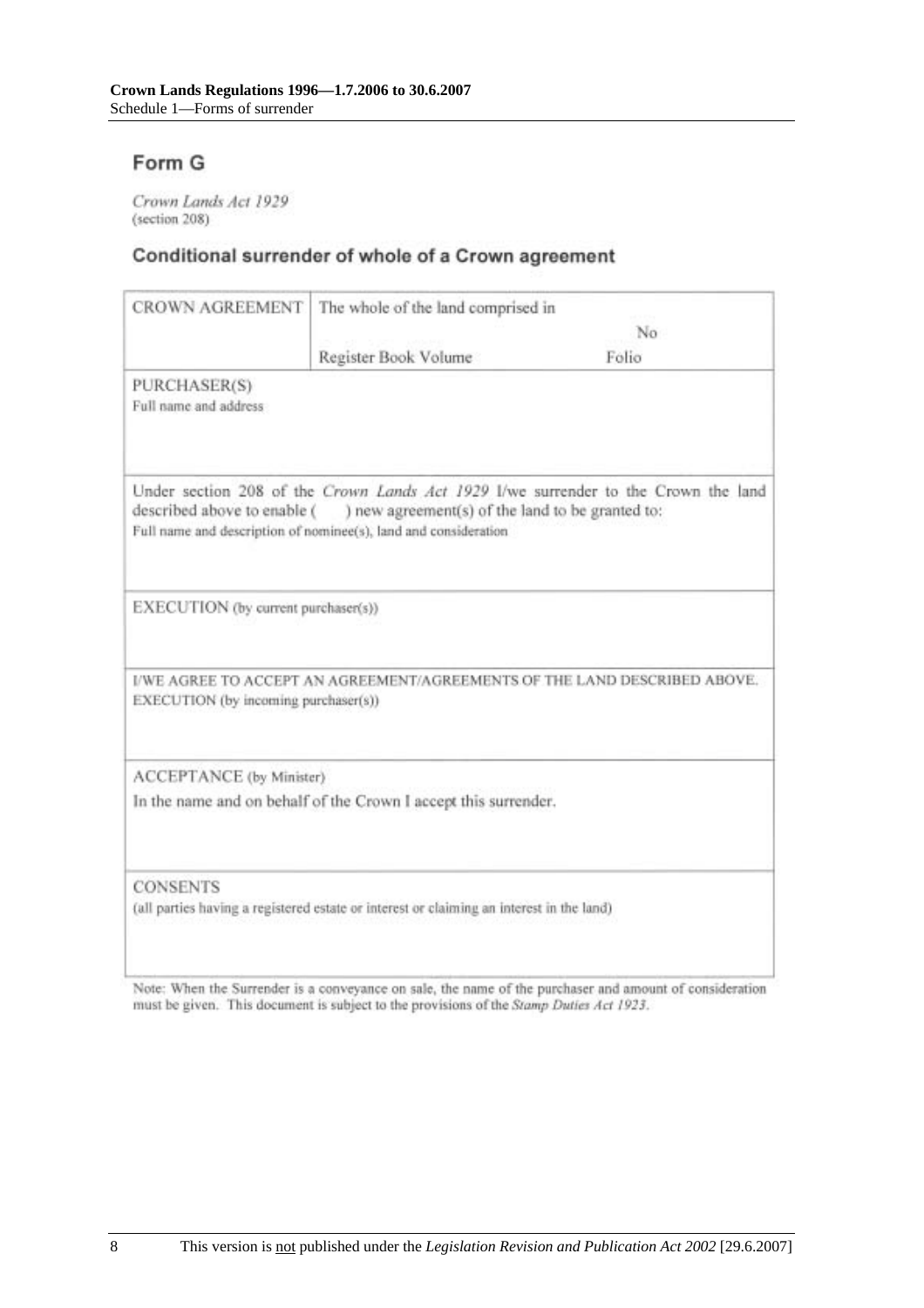## Form H

Crown Lands Act 1929 (section 208)

#### Conditional surrender of part of a Crown agreement

| CROWN AGREEMENT                                                                                             | The whole of the land comprised in                                 |                                                                                                                                                                                              |
|-------------------------------------------------------------------------------------------------------------|--------------------------------------------------------------------|----------------------------------------------------------------------------------------------------------------------------------------------------------------------------------------------|
|                                                                                                             | No.                                                                |                                                                                                                                                                                              |
|                                                                                                             | Register Book Volume                                               | Folio.                                                                                                                                                                                       |
| PURCHASER(S)<br>Full name and address                                                                       |                                                                    |                                                                                                                                                                                              |
| LAND<br>Description of the portion<br>of land to be surrendered                                             |                                                                    |                                                                                                                                                                                              |
| Full name and description of nominee(s) and consideration                                                   | to enable new agreement(s) over the land to be granted to:         | Under section 208 of the Crown Lands Act 1929 I/we surrender to the Crown all my/our estate<br>and interest in the land described above being portion of the land described in the agreement |
|                                                                                                             | PROVIDED that the following alterations are made to the agreement. |                                                                                                                                                                                              |
| <b>ALTERATIONS TO AGREEMENT</b><br>Purchase money, instalments, area and description of land                |                                                                    |                                                                                                                                                                                              |
| EXECUTION (by current purchaser(s))                                                                         |                                                                    |                                                                                                                                                                                              |
| EXECUTION (by incoming purchaser(s))                                                                        |                                                                    | I/WE AGREE TO ACCEPT AN AGREEMENT/AGREEMENTS OF THE LAND DESCRIBED ABOVE.                                                                                                                    |
| ACCEPTANCE (by Minister)                                                                                    |                                                                    |                                                                                                                                                                                              |
|                                                                                                             | In the name and on behalf of the Crown I accept this surrender.    |                                                                                                                                                                                              |
| <b>CONSENTS</b><br>(all parties having a registered estate or interest or claiming an interest in the land) |                                                                    |                                                                                                                                                                                              |

Note: When the Surrender is a conveyance on sale, the name of the purchaser and amount of consideration must be given. This document is subject to the provisions of the Stamp Dutles Act 1923.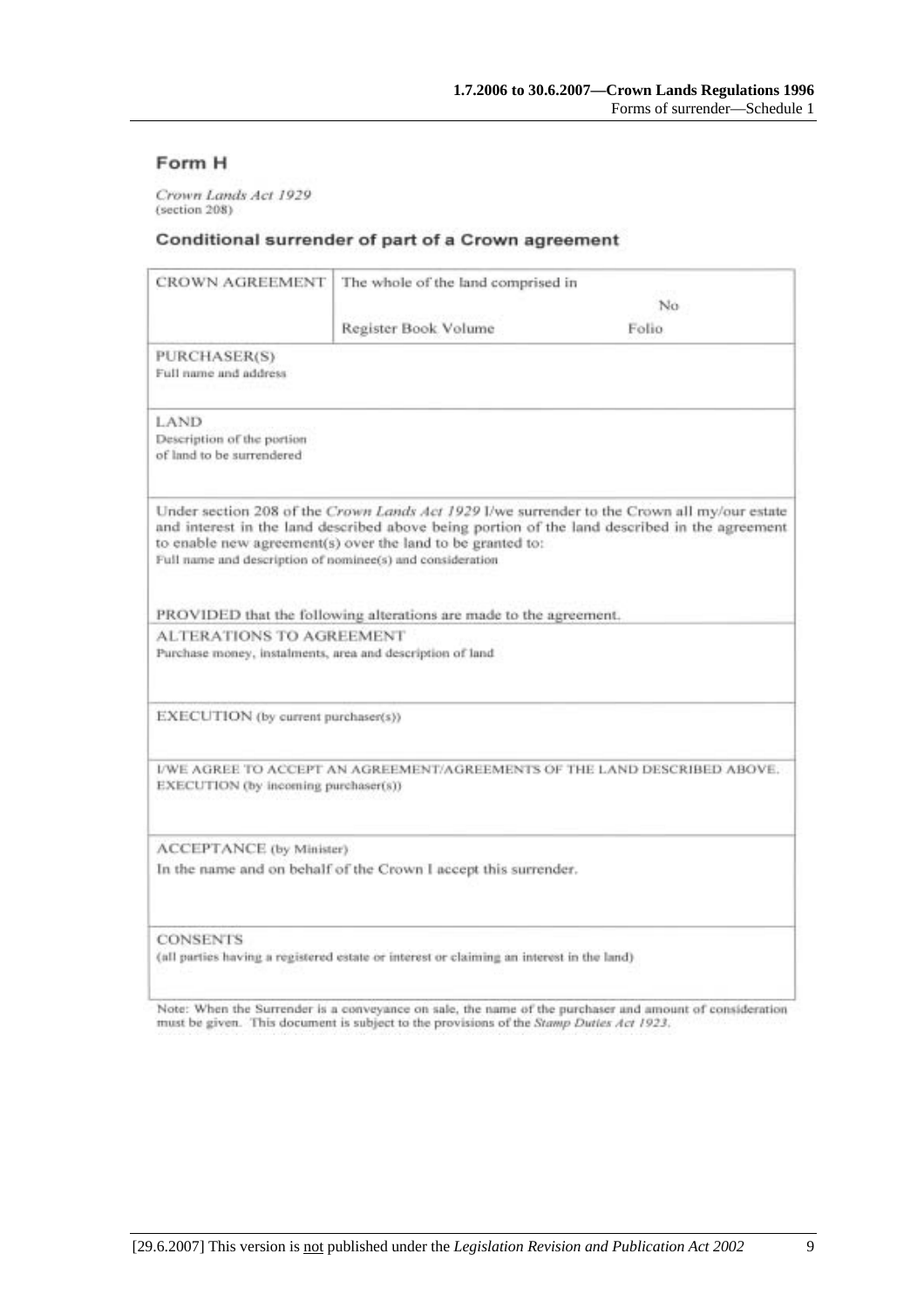## Form I

Crown Lands Act 1929 (section 208A)

#### Surrender of whole of a Crown lease/agreement

by Mortgagee or Encumbrancee

| CROWN LEASE/AGREEMENT                                                                                                                                                                                                                                                                                                                                        | The whole of the land comprised in                        |       |
|--------------------------------------------------------------------------------------------------------------------------------------------------------------------------------------------------------------------------------------------------------------------------------------------------------------------------------------------------------------|-----------------------------------------------------------|-------|
|                                                                                                                                                                                                                                                                                                                                                              |                                                           | No    |
|                                                                                                                                                                                                                                                                                                                                                              | Register Book Volume                                      | Folio |
| MORTGAGEE(S)/ENCUMBRANCEE(S)<br>Full name and address                                                                                                                                                                                                                                                                                                        |                                                           |       |
| Under section 208A of the Crown Lands Act 1929 I/we surrender to the Crown the land<br>described above together with the whole of the estate and interest in the land of the<br>mortgagor/encumbrancer as appears in memorandum of mortgage/encumbrance No.<br>the purpose of obtaining (<br>Full name and description of nominee(s), land and consideration | ) new lease(s)/agreement(s) of the land to be granted to: | for   |
| and certify that the mortgagor/encumbrancer is not protected by the operation of a law of the<br>Commonwealth or the State against the exercise of the power of sale.<br>EXECUTION (by mortgagee(s)/encumbrancee(s))                                                                                                                                         |                                                           |       |
| I/WE AGREE TO ACCEPT A LEASE(S)/AGREEMENT(S) OF THE LAND DESCRIBED ABOVE.<br>EXECUTION (by incoming lessee(s)/purchaser(s))                                                                                                                                                                                                                                  |                                                           |       |
| ACCEPTANCE (by Minister)<br>In the name and on behalf of the Crown I accept this surrender.                                                                                                                                                                                                                                                                  |                                                           |       |
| <b>CONSENTS</b><br>(all parties having a registered estate or interest or claiming an interest in the land)                                                                                                                                                                                                                                                  |                                                           |       |

Note: This document is subject to the provisions of the Stamp Duties Act 1923.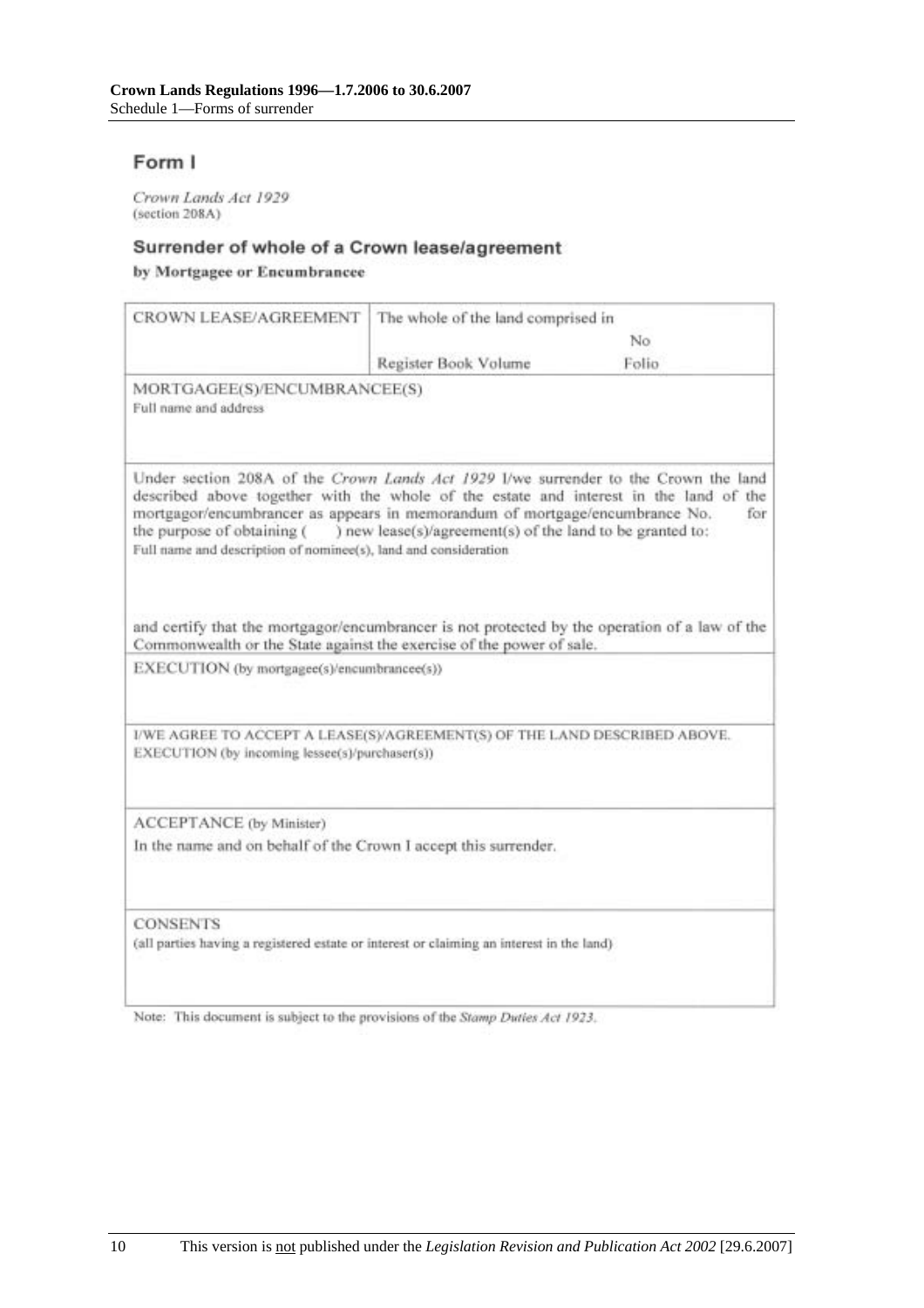## Form J

Crown Lands Act 1929 (section 208A)

## Surrender of part of a Crown agreement

by Mortgagee or Encumbrancee

| <b>CROWN AGREEMENT</b>                                                                          | The whole of the land comprised in                                   |                                                                                                                                                                                                                                                                                                                                                        |
|-------------------------------------------------------------------------------------------------|----------------------------------------------------------------------|--------------------------------------------------------------------------------------------------------------------------------------------------------------------------------------------------------------------------------------------------------------------------------------------------------------------------------------------------------|
|                                                                                                 |                                                                      | No                                                                                                                                                                                                                                                                                                                                                     |
|                                                                                                 | Register Book Volume                                                 | Folio                                                                                                                                                                                                                                                                                                                                                  |
| MORTGAGEE(S)/ENCUMBRANCEE(S)<br>Full name and address                                           |                                                                      |                                                                                                                                                                                                                                                                                                                                                        |
| LAND<br>Description of the portion<br>of land to be surrendered                                 |                                                                      |                                                                                                                                                                                                                                                                                                                                                        |
| surrendered land to be granted to:<br>Full name and description of nominee(s) and consideration |                                                                      | Under section 208A of the Crown Lands Act 1929 I/we surrender to the Crown the land<br>described above being portion of the land described in the agreement together with the whole<br>of the estate and interest in the land of the mortgagor/encumbrancer as appears in<br>memorandum of mortgage/encumbrance No. to enable a new agreement over the |
|                                                                                                 | PROVIDED that the following alterations are made to the agreement.   |                                                                                                                                                                                                                                                                                                                                                        |
|                                                                                                 | Commonwealth or the State against the exercise of the power of sale. | I/We certify that the mortgagor/encumbrancer is not protected by the operation of a law of the                                                                                                                                                                                                                                                         |
| <b>ALTERATIONS TO AGREEMENT</b><br>Purchase money, instalments, area and description of land    |                                                                      |                                                                                                                                                                                                                                                                                                                                                        |
| EXECUTION (by mortgagee(s)/encumbrancee(s))                                                     |                                                                      |                                                                                                                                                                                                                                                                                                                                                        |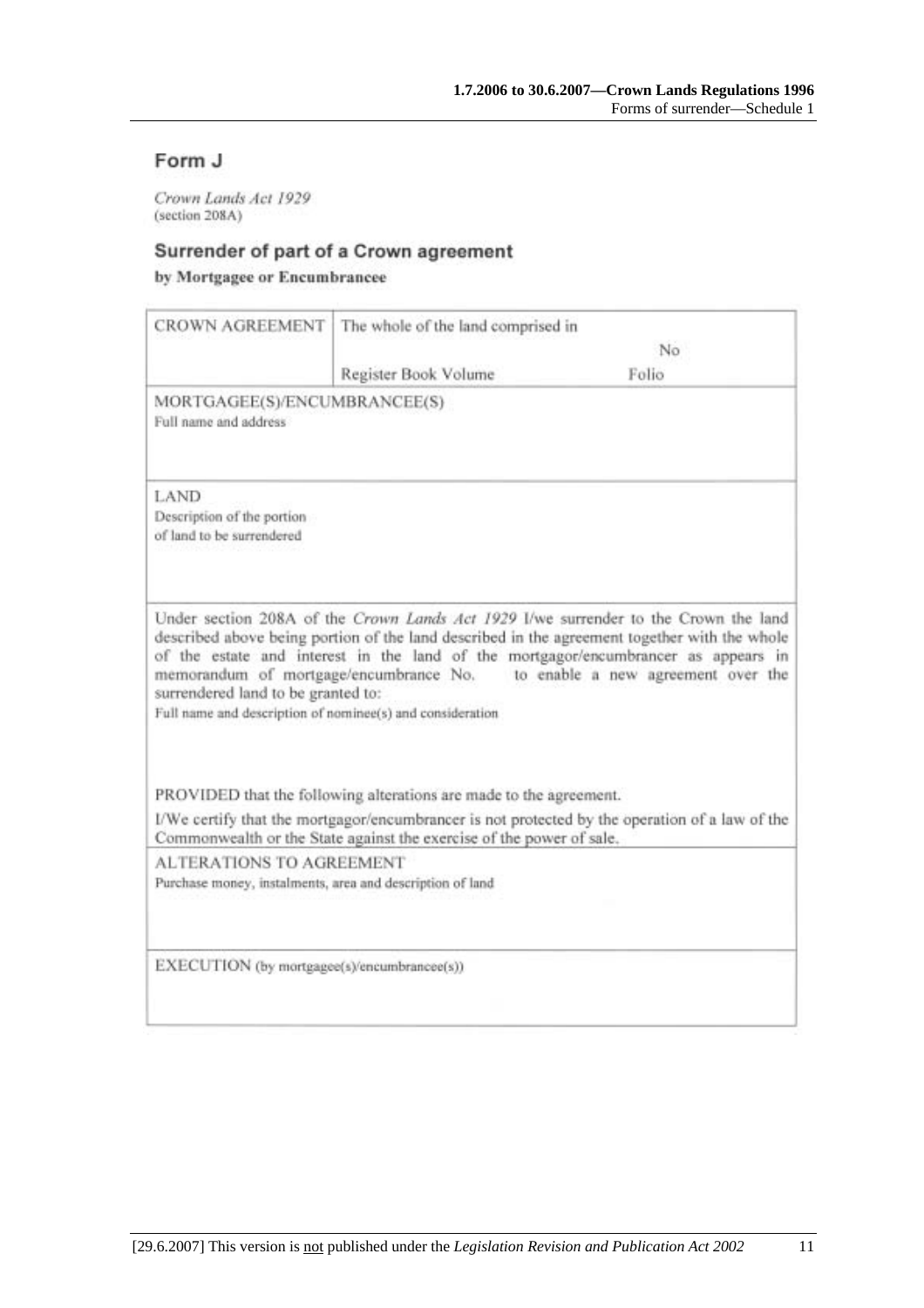I/WE AGREE TO ACCEPT AN AGREEMENT OF THE LAND DESCRIBED ABOVE. EXECUTION (by incoming purchaser(s))

ACCEPTANCE (by Minister)

In the name and on behalf of the Crown I accept this surrender.

**CONSENTS** 

(all parties having a registered estate or interest or claiming an interest in the land)

Note: This document is subject to the provisions of the Stamp Duties Act 1923.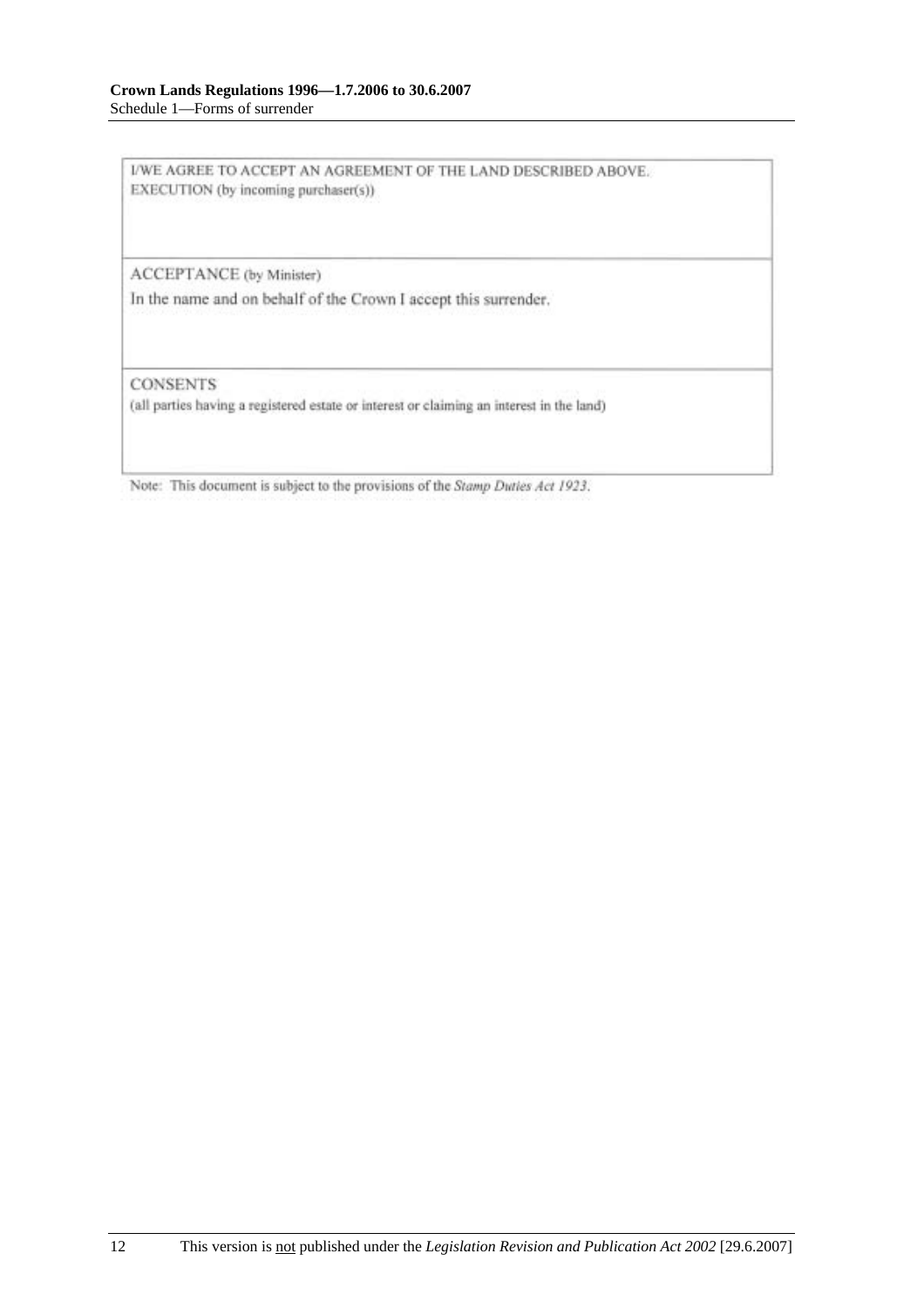## Form K

Crown Lands Act 1929 (section 208A)

#### Surrender of part of a Crown lease

by Mortgagee or Encumbrancee

|                                                                   | The whole of the land comprised in                                   |                                                                                                                                                                                                                                                                                                                                                                               |
|-------------------------------------------------------------------|----------------------------------------------------------------------|-------------------------------------------------------------------------------------------------------------------------------------------------------------------------------------------------------------------------------------------------------------------------------------------------------------------------------------------------------------------------------|
|                                                                   |                                                                      | No                                                                                                                                                                                                                                                                                                                                                                            |
|                                                                   | Register Book Volume                                                 | Folio                                                                                                                                                                                                                                                                                                                                                                         |
| Full name and address.                                            | MORTGAGEE(S)/ENCUMBRANCEE(S)                                         |                                                                                                                                                                                                                                                                                                                                                                               |
| LAND<br>Description of the portion<br>of land to be surrendered   |                                                                      |                                                                                                                                                                                                                                                                                                                                                                               |
| to:                                                               |                                                                      | Under section 208A of the Crown Lands Act 1929 I/we surrender to the Crown the land<br>described above being portion of the land described in the lease together with the whole of the<br>estate and interest in the land of the mortgagor/encumbrancer as appears in memorandum of<br>mortgage/encumbrance No. to enable a new lease over the surrendered land to be granted |
|                                                                   | Full name and description of nominee(s) and consideration            |                                                                                                                                                                                                                                                                                                                                                                               |
|                                                                   | PROVIDED that the following alterations are made to the lease.       |                                                                                                                                                                                                                                                                                                                                                                               |
|                                                                   | Commonwealth or the State against the exercise of the power of sale. | I/We certify that the mortgagor/encumbrancer is not protected by the operation of a law of the                                                                                                                                                                                                                                                                                |
| <b>ALTERATIONS TO LEASE</b><br>Rent, area and description of land |                                                                      |                                                                                                                                                                                                                                                                                                                                                                               |
|                                                                   | EXECUTION (by mortgagee(s)/encumbrancer(s))                          |                                                                                                                                                                                                                                                                                                                                                                               |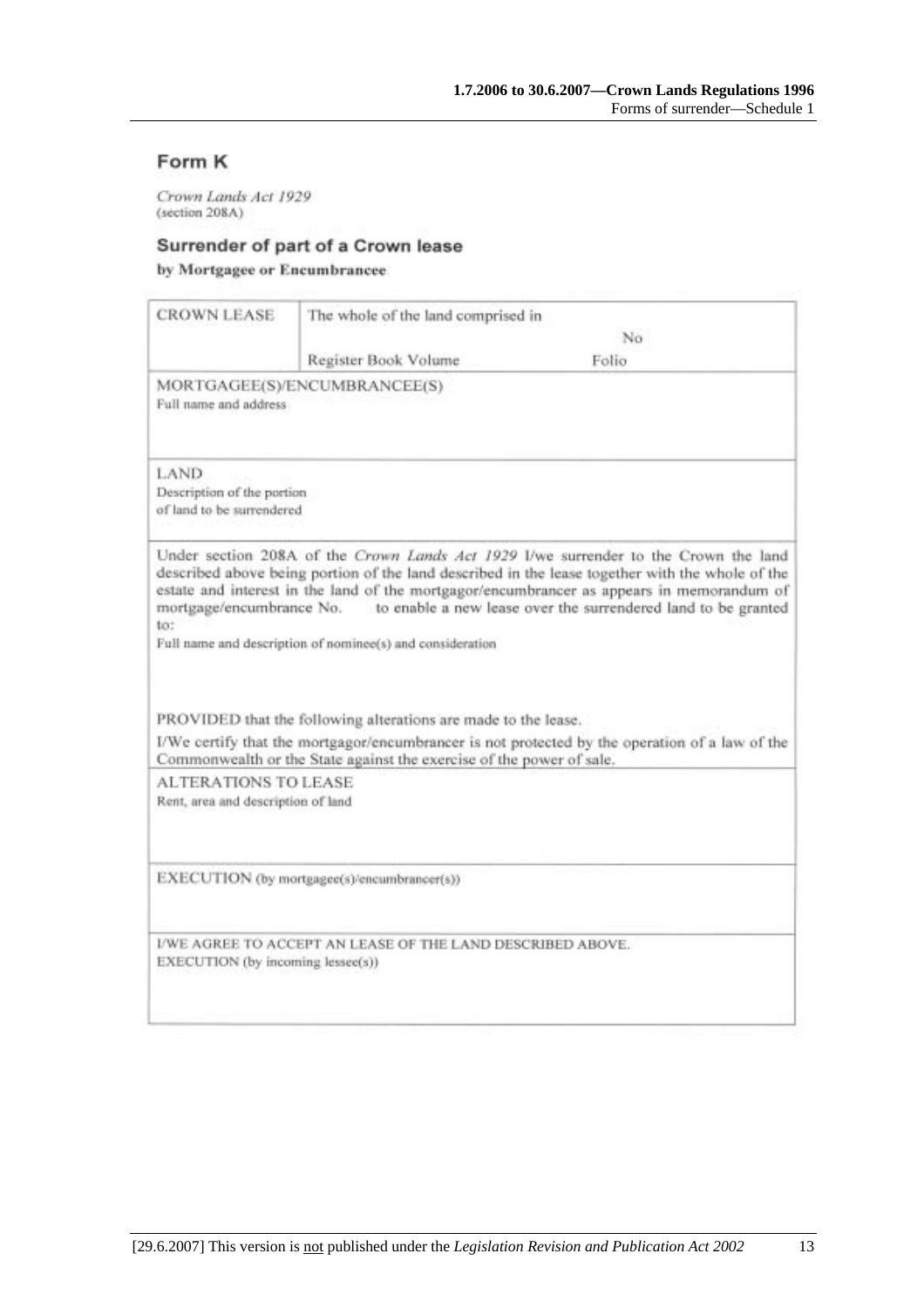ACCEPTANCE (by Minister)

In the name and on behalf of the Crown I accept this surrender.

#### **CONSENTS**

(all parties having a registered estate or interest or claiming an interest in the land)

Note: This document is subject to the provisions of the Stamp Duties Act 1923.

### Form L

Crown Lands Act 1929

### Surrender of Crown agreement for new agreement, land grant or lease

| <b>CROWN AGREEMENT</b>                | The whole of the land comprised in                                                       |                                                                                               |
|---------------------------------------|------------------------------------------------------------------------------------------|-----------------------------------------------------------------------------------------------|
|                                       | No                                                                                       |                                                                                               |
|                                       | Register Book Volume                                                                     | Folio                                                                                         |
| PURCHASER(S)<br>Full name and Address |                                                                                          |                                                                                               |
|                                       | agreement to enable new agreement(s)/land grant(s)/lease(s) to be granted to me/us.      | I/We surrender to the Crown all my/our estate and interest in the land comprised in the above |
| EXECUTION (by purchaser(s))           |                                                                                          |                                                                                               |
| ACCEPTANCE (by Minister)              |                                                                                          |                                                                                               |
|                                       | In the name and on behalf of the Crown I accept this surrender.                          |                                                                                               |
| <b>CONSENTS</b>                       |                                                                                          |                                                                                               |
|                                       | (all parties having a registered estate or interest or claiming an interest in the land) |                                                                                               |
|                                       |                                                                                          |                                                                                               |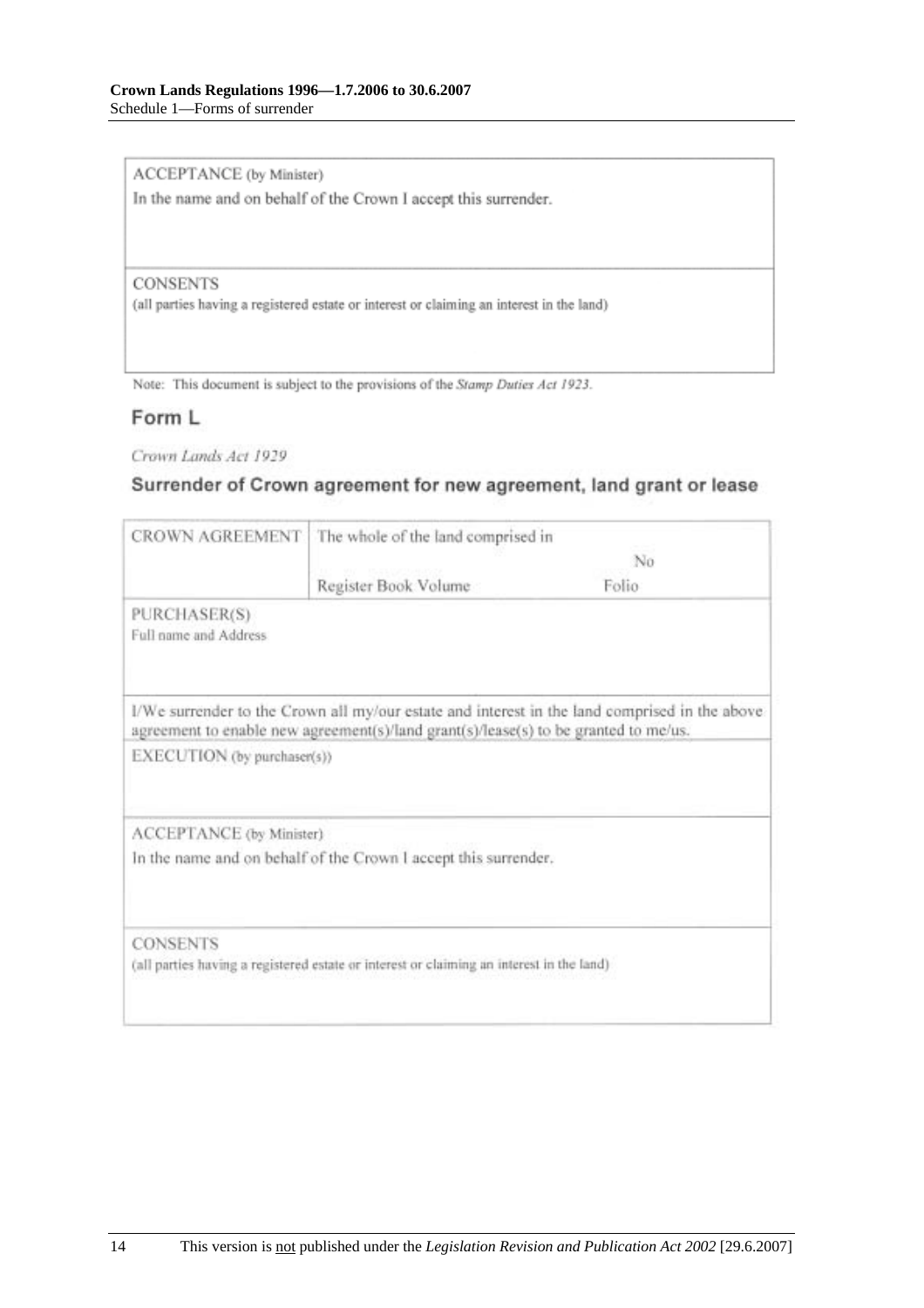## Form M

Crown Lands Act 1929

## Surrender of Crown lease for new lease, land grant or agreement

| <b>CROWN LEASE</b>       | The whole of the land comprised in                                                       |                                                                                               |
|--------------------------|------------------------------------------------------------------------------------------|-----------------------------------------------------------------------------------------------|
|                          |                                                                                          | No                                                                                            |
|                          | Register Book Volume                                                                     | Folio                                                                                         |
| LESSEE(S)                |                                                                                          |                                                                                               |
| Full name and Address    |                                                                                          |                                                                                               |
|                          | lease to enable new lease(s)/land grant(s)/agreement(s) to be granted to me/us.          | I/We surrender to the Crown all my/our estate and interest in the land comprised in the above |
| EXECUTION (by lessee(s)) |                                                                                          |                                                                                               |
| ACCEPTANCE (by Minister) |                                                                                          |                                                                                               |
|                          | In the name and on behalf of the Crown I accept this surrender.                          |                                                                                               |
| <b>CONSENTS</b>          |                                                                                          |                                                                                               |
|                          | (all parties having a registered estate or interest or claiming an interest in the land) |                                                                                               |
|                          |                                                                                          |                                                                                               |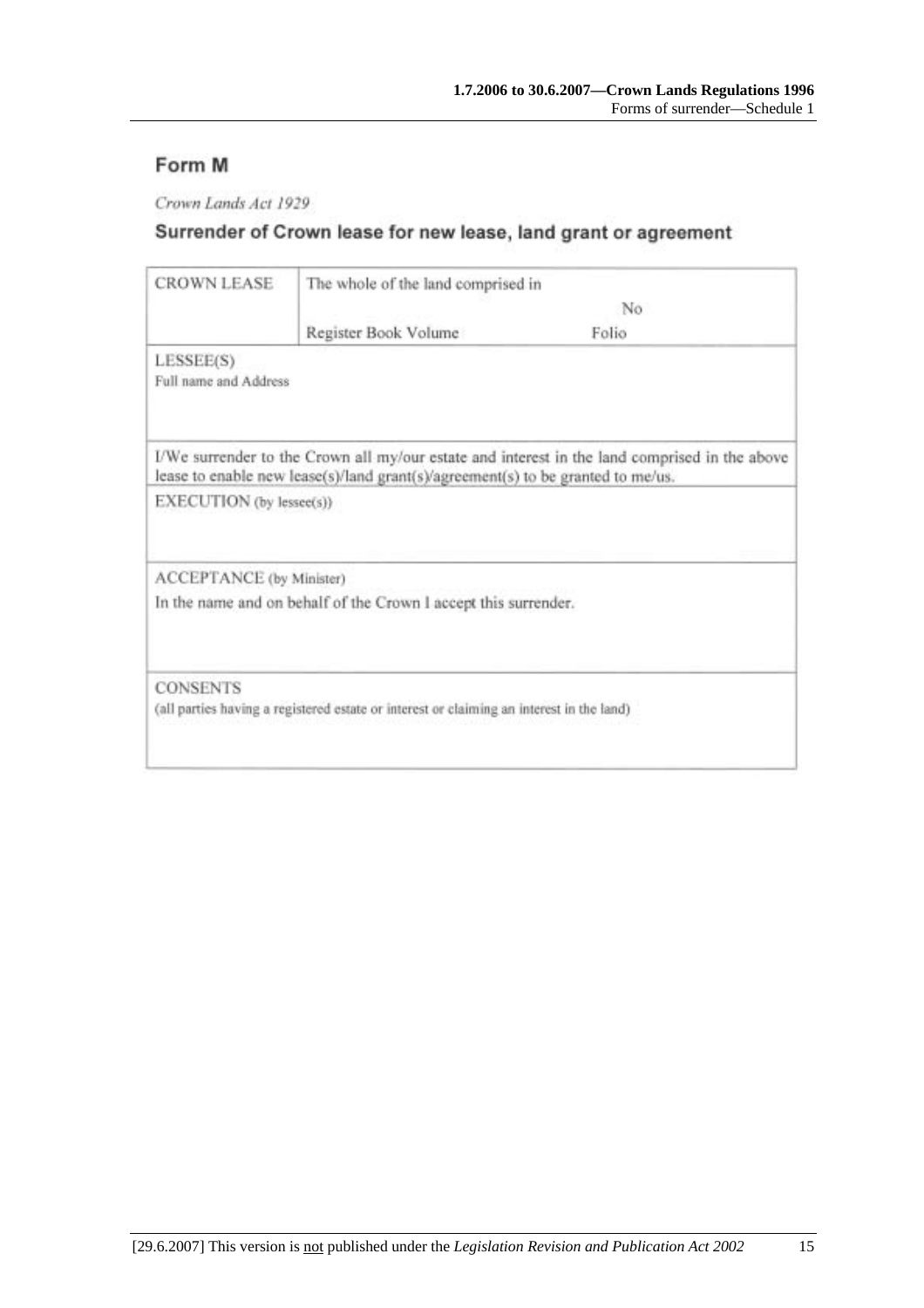## Form N

Crown Lands Act 1929 (section 222)

#### Surrender of Crown lease/agreement in small estate

| <b>CROWN LEASE/AGREEMENT</b>                                                                                                                                                                                                     | The whole of the land comprised in |       |
|----------------------------------------------------------------------------------------------------------------------------------------------------------------------------------------------------------------------------------|------------------------------------|-------|
|                                                                                                                                                                                                                                  |                                    | No    |
|                                                                                                                                                                                                                                  | Register Book Volume               | Folio |
| EXECUTOR(S) ETC<br>Full name and address of executor(s),<br>widow, widower, next of kin or other<br>person entitled to surrender                                                                                                 |                                    |       |
| Under section 222 of the Crown Lands Act 1929 I/we surrender to the Crown the land<br>described above to enable a new lease/agreement of the land to be granted to:<br>Full name and description of nominee(s) and consideration |                                    |       |
| EXECUTION (by executor(s) or other(s))                                                                                                                                                                                           |                                    |       |
| I/WE AGREE TO ACCEPT A LEASE/AGREEMENT OF THE LAND DESCRIBED<br>ABOVE.<br>EXECUTION (by incoming lessee(s)/purchaser(s))                                                                                                         |                                    |       |
| ACCEPTANCE (by Minister)<br>In the name and on behalf of the Crown I accept this surrender.                                                                                                                                      |                                    |       |
| <b>CONSENTS</b><br>(all parties having a registered estate or interest or claiming an interest in the land)                                                                                                                      |                                    |       |

Note: When the Surrender is a conveyance on sale, the name of the purchaser and amount of consideration must be given. This document is subject to the provisions of the Stamp Duties Act 1923.

# **Schedule 2—Fees**

#### **Part 1—Application fees**

- 1 Application for consent—
	- (a) to transfer, assign, mortgage, encumber or sublet a lease, agreement or land grant (or part of a lease) \$300.00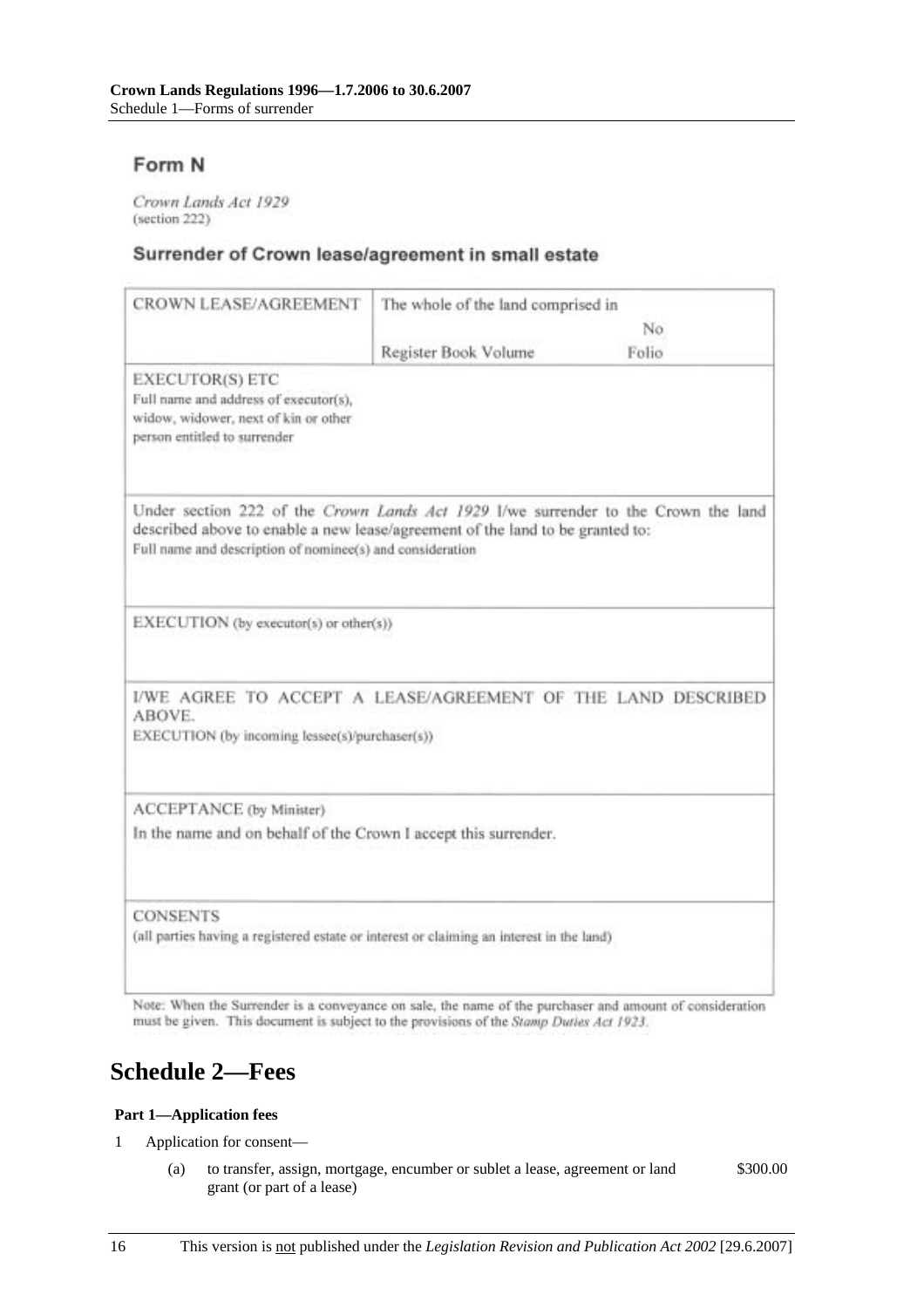|    | (b)             | to transfer, assign or sublet a licence where the licence is held inseparable<br>with other Crown leasehold land being transferred                                                                                                         | \$148.00 |
|----|-----------------|--------------------------------------------------------------------------------------------------------------------------------------------------------------------------------------------------------------------------------------------|----------|
|    | (c)             | to transfer, assign or sublet a licence in any other case                                                                                                                                                                                  | \$300.00 |
| 2  |                 | Application to surrender a lease for other tenure                                                                                                                                                                                          | \$318.00 |
| 3  |                 | Application to surrender a perpetual lease and purchase fee simple                                                                                                                                                                         | \$286.00 |
| 4  |                 | Application to surrender absolutely a miscellaneous lease endorsed "non-acceptable"<br>and for the issue of a new miscellaneous lease to a nominated party                                                                                 | \$300.00 |
| 5  |                 | Application to convert a licence to other tenure                                                                                                                                                                                           | \$319.00 |
| 6  |                 | Application for a duplicate or amended consent to transfer, assign, mortgage, encumber<br>or sublet a lease, agreement or land grant                                                                                                       | \$21.50  |
| 7  |                 | The cost of publishing a notice in the Gazette where required under section 222 of the<br>Act is payable in addition to the fees in this Part.                                                                                             |          |
|    |                 | <b>Part 2-Document fees</b>                                                                                                                                                                                                                |          |
| 8  | For preparing-  |                                                                                                                                                                                                                                            |          |
|    | (a)             | a land grant                                                                                                                                                                                                                               | \$201.00 |
|    | (b)             | a lease or agreement                                                                                                                                                                                                                       | \$395.00 |
|    | (c)             | a surrender of a lease or agreement                                                                                                                                                                                                        | \$237.00 |
|    | (d)             | a surrender of part of a lease or agreement                                                                                                                                                                                                | \$395.00 |
|    | (e)             | a certificate under section 66A or 66B of the Act                                                                                                                                                                                          | \$201.00 |
|    | (f)             | a certificate where a lease or agreement is altered, renewed or revived                                                                                                                                                                    | \$201.00 |
|    | (g)             | a determination of a lease or agreement on completion of purchase                                                                                                                                                                          | \$237.00 |
|    | (h)             | a resumption of a lease or agreement                                                                                                                                                                                                       | \$237.00 |
|    | (i)             | a resumption of part of a lease or agreement                                                                                                                                                                                               | \$395.00 |
|    | (i)             | a request by the Minister to alter or cancel a land grant or certificate of title on<br>behalf of another party                                                                                                                            | \$201.00 |
|    | (k)             | a grant of easement or an extinguishment of a grant of easement                                                                                                                                                                            | \$201.00 |
|    | (1)             | a mortgage or discharge of mortgage                                                                                                                                                                                                        | \$201.00 |
| 9  |                 | For correcting by registration an error in the name or other particulars supplied by or on<br>behalf of a lessee, purchaser or other party                                                                                                 | \$201.00 |
|    |                 | <b>Part 3-Miscellaneous fees</b>                                                                                                                                                                                                           |          |
| 10 |                 | For processing a transaction (other than a transaction in respect of which an application<br>fee has been paid) under the Act at the request of any person for the benefit of that<br>person or some other person nominated by that person | \$300.00 |
|    | Note-           |                                                                                                                                                                                                                                            |          |
|    |                 | Document fees are payable in addition to the fee for processing a transaction.                                                                                                                                                             |          |
| 11 | one transaction | For production in the Lands Titles Office of land grants, certificates of title, leases and<br>agreements held as security irrespective of the number of documents involved in the                                                         | \$119.00 |
| 12 |                 | For preparing or checking definitions for proclamations or notices under the Act—                                                                                                                                                          |          |
|    | (a)             | where the time spent in preparing or checking definitions exceeds two and a<br>half hours (per hour)                                                                                                                                       | \$82.00  |
|    | (b)             | minimum fee                                                                                                                                                                                                                                | \$207.00 |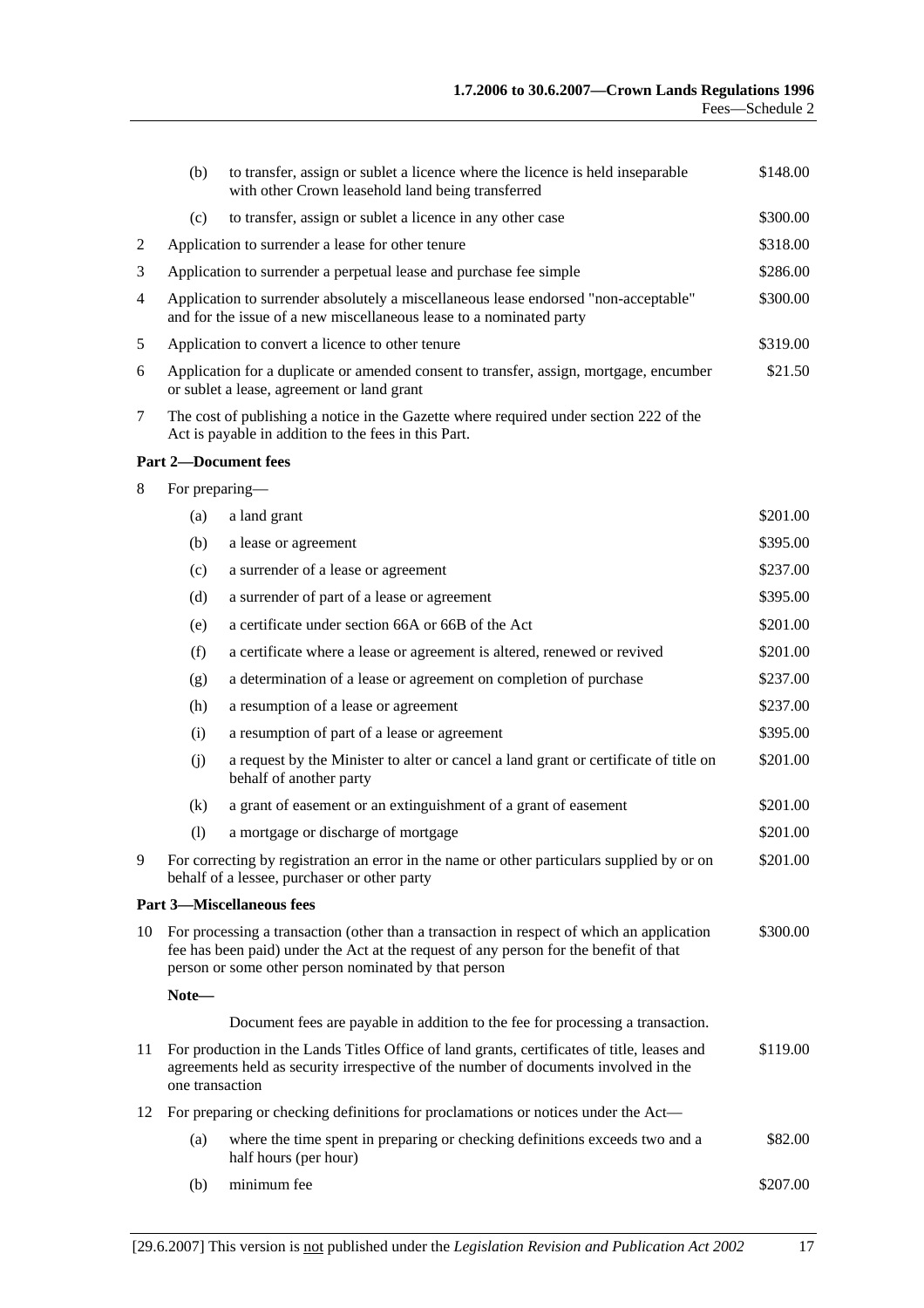#### **Notes—**

| Lands Titles Office fees and stamp duty are not included in the fees |
|----------------------------------------------------------------------|
| in this Schedule but will, in appropriate circumstances, be payable. |

2 This Schedule of fees also applies in relation to the *Irrigation (Land Tenure) Act 1930*. The *Irrigation (Land Tenure) Act 1930* is, under section 3 of that Act, incorporated with the *Crown Lands Act 1929*.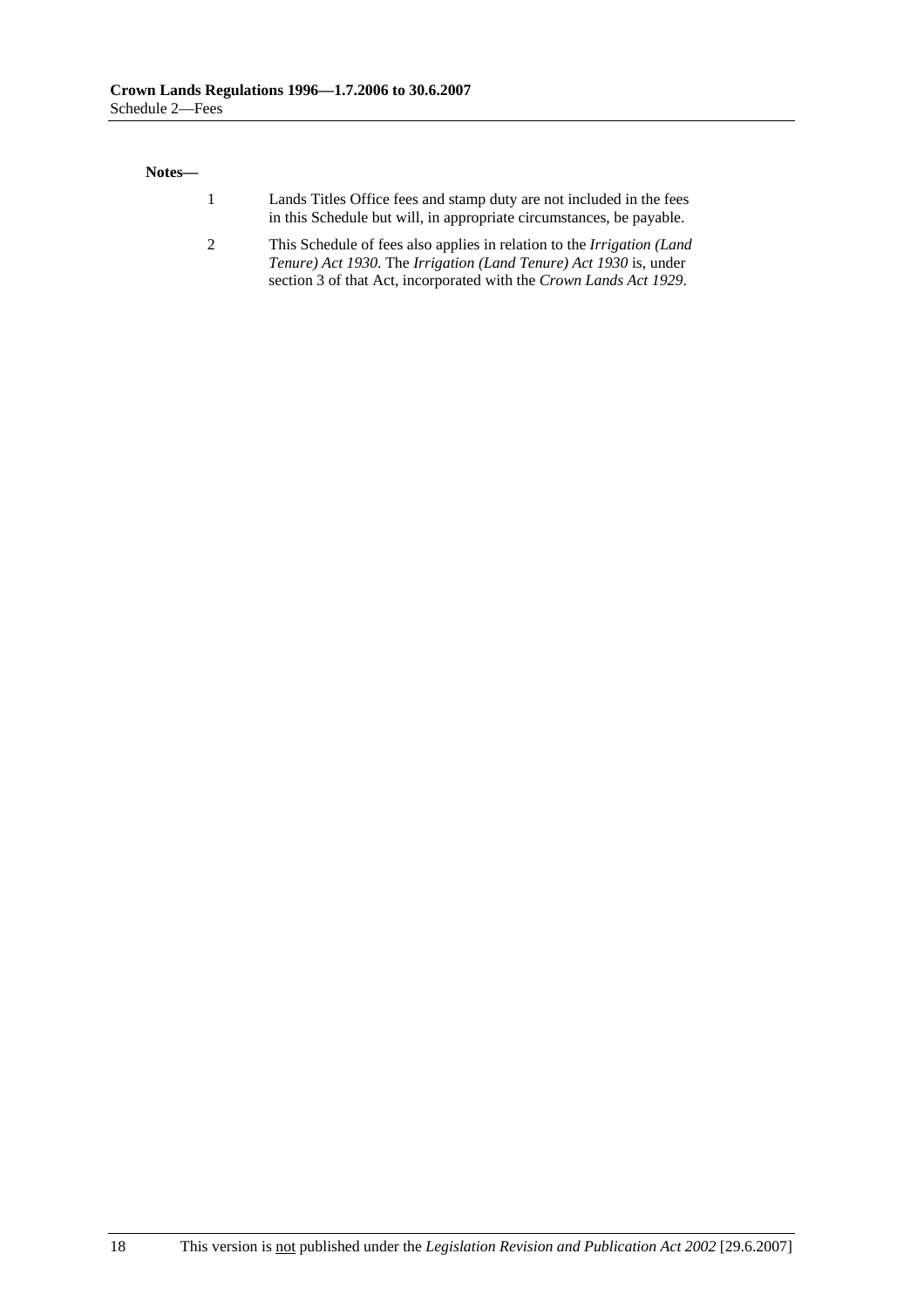# **Legislative history**

### **Notes**

- Variations of this version that are uncommenced are not incorporated into the text.
- Please note—References in the legislation to other legislation or instruments or to titles of bodies or offices are not automatically updated as part of the program for the revision and publication of legislation and therefore may be obsolete.
- Earlier versions of these regulations (historical versions) are listed at the end of the legislative history.
- For further information relating to the Act and subordinate legislation made under the Act see the Index of South Australian Statutes or www.legislation.sa.gov.au.

## **Legislation revoked by principal regulations**

The *Crown Lands Regulations 1996* revoked the following:

*Crown Lands Regulations 1941*

## **Principal regulations and variations**

New entries appear in bold.

| Year    | No   | Reference                                                  | Commencement     |
|---------|------|------------------------------------------------------------|------------------|
| 1996    | 207  | Gazette 29.8.1996 p1007                                    | 1.9.1996: $r$ 2  |
| 1997    | 110  | Gazette 13.5.1997 p1927                                    | $1.7.1997:$ r 2  |
| 1998    | 101  | Gazette 28.5.1998 p2410                                    | $1.7.1998:$ r 2  |
| 1999    | 102  | Gazette 27.5.1999 p2906                                    | $1.7.1999:$ r 2  |
| 2000    | 113  | Gazette 25.5.2000 p2821                                    | $1.7.2000:$ r 2  |
| 2001 54 |      | Gazette 31.5.2001 p1958                                    | $1.7.2001:$ r 2  |
| 2002 54 |      | Gazette 20.6.2002 p2518                                    | $1.7.2002$ : r 2 |
| 2003    | -111 | Gazette 29.5.2003 p2286                                    | $1.7.2003$ : r 2 |
| 2004    | 90   | Gazette 27.5.2004 p1590                                    | $1.7.2004$ : r 2 |
| 2005    | 64   | Gazette 26.5.2005 p1425                                    | $1.7.2005$ : r 2 |
| 2006    | 76   | Gazette 15.6.2006 p1695                                    | $1.7.2006:$ r 2  |
| 2007    | 150  | Gazette 7.6.2007 p2542, erratum Gazette<br>21.6.2007 p2690 | $1.7.2007$ : r 2 |

## **Provisions varied**

New entries appear in bold.

Entries that relate to provisions that have been deleted appear in italics.

| Provision    | How varied                                                                    | Commencement |
|--------------|-------------------------------------------------------------------------------|--------------|
| $rr 2$ and 3 | omitted under Legislation Revision and<br><b>Publication Regulations 2002</b> | 1.7.2004     |
| Sch 2        | substituted by $110/1997$ r 3                                                 | 1.7.1997     |